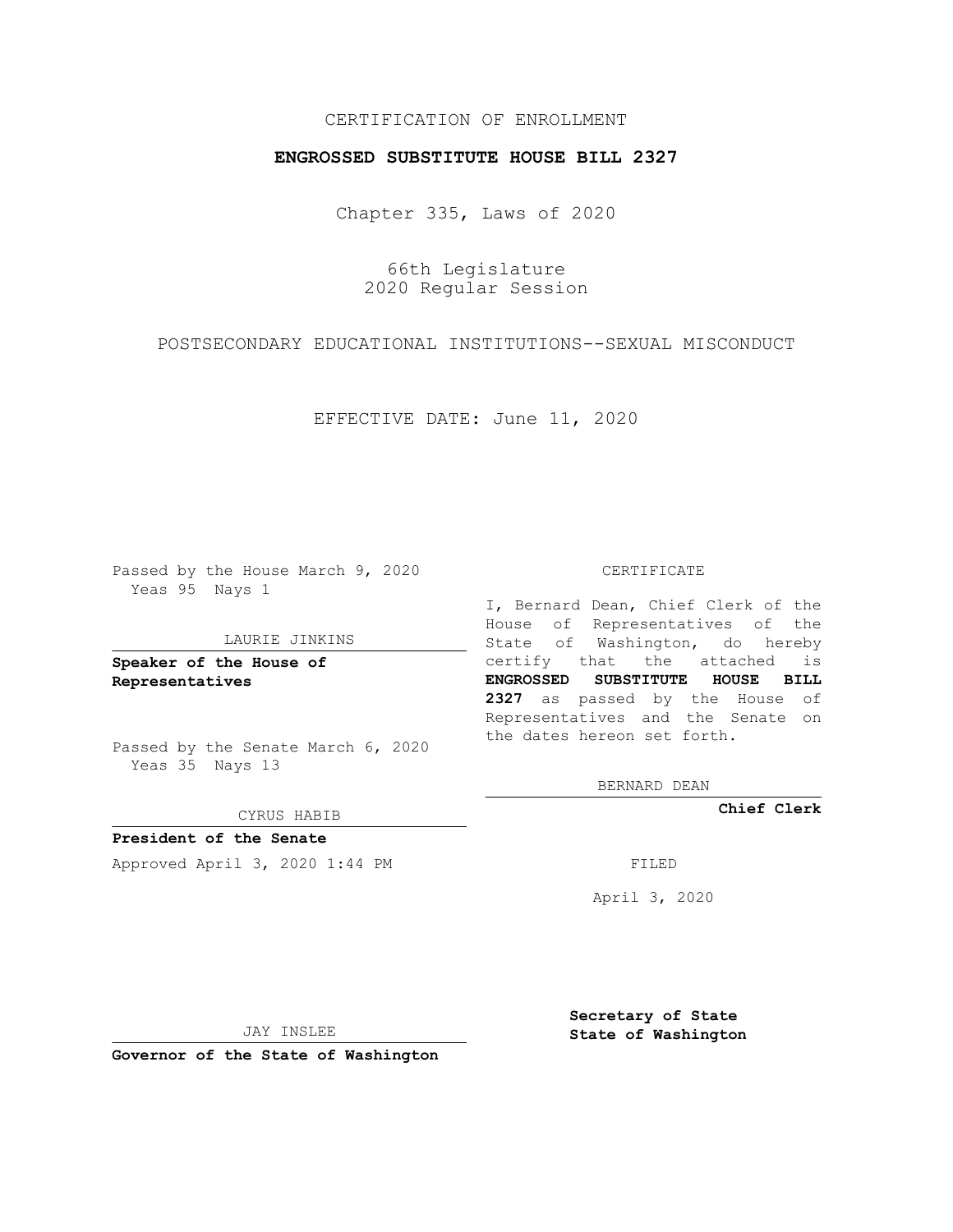## **ENGROSSED SUBSTITUTE HOUSE BILL 2327**

AS AMENDED BY THE SENATE

Passed Legislature - 2020 Regular Session

# **State of Washington 66th Legislature 2020 Regular Session**

**By** House College & Workforce Development (originally sponsored by Representatives Pollet, Kilduff, Frame, Bergquist, Orwall, Wylie, and Appleton)

READ FIRST TIME 02/07/20.

 AN ACT Relating to addressing sexual misconduct at postsecondary educational institutions; adding new sections to chapter 28B.112 RCW; 3 adding a new section to chapter 42.56 RCW; creating new sections; and 4 providing an expiration date.

BE IT ENACTED BY THE LEGISLATURE OF THE STATE OF WASHINGTON:

 NEW SECTION. **Sec. 1.** The legislature recognizes that Washington's postsecondary educational institutions are some of the best schools in the nation, offering high quality education and life experiences for thousands of students. Washington institutions strive to create learning environments where all students can reach their full potential. The legislature also recognizes that in instances in which an employee of an institution engages in sexual misconduct against a student, institutions do not consistently disclose that information. The legislature declares that disclosure of such information is a matter of public safety for all Washington students as well as for students on campuses across the nation. The legislature finds that sexual misconduct, which may include harassment or assault, has serious public health and safety effects on students in Washington. These effects may deprive students of their opportunities to obtain an education which would otherwise improve their lives and health, and that of their own children. Other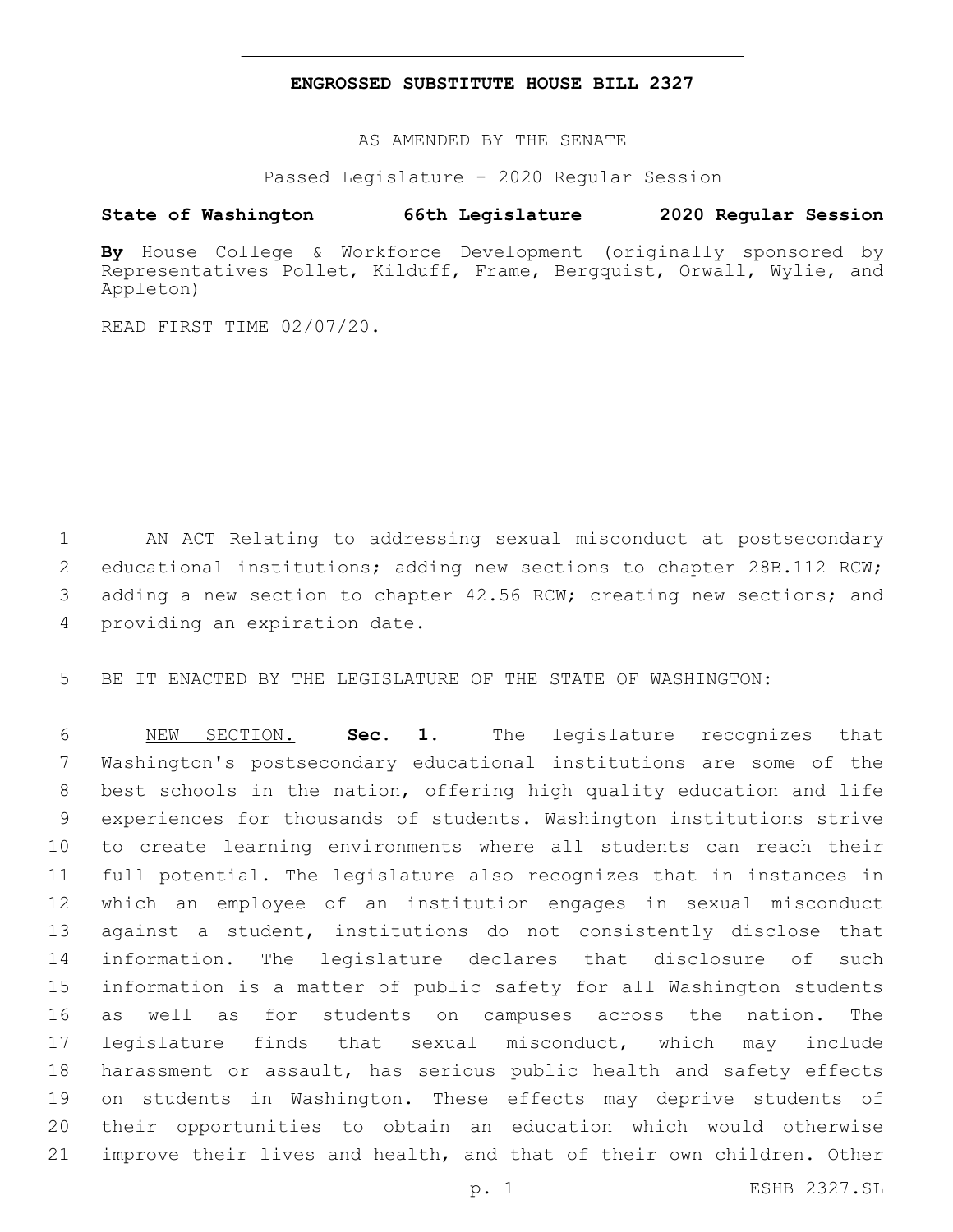effects include an employee in a position of power and authority over students causing irreversible harm to the physical and mental health of students from sexual misconduct. The legislature finds that students of any postsecondary educational institution in Washington should be protected from their institution hiring an employee who has been found to have committed sexual misconduct at another postsecondary educational institution. The legislature, therefore, also finds that postsecondary educational institutions in Washington need to know if a prospective employee has been found to have committed sexual misconduct while employed at another institution. Therefore, the legislature intends to require postsecondary educational institutions to inquire about and conduct reference checks on any applicant the institution intends to extend an offer of employment to, regarding whether the applicant has ever been found to have committed, or is being investigated for, sexual misconduct. The legislature finds that nondisclosure agreements which prevent an institution from disclosing that an employee has committed sexual misconduct create a high potential for students in jeopardy of being victimized. Therefore, the legislature finds such nondisclosure agreements between an employee and institution, pursuant to which the institution agrees not to disclose findings of sexual misconduct supported by a preponderance of evidence or not to complete an investigation, are against public policy and should not be entered into by any Washington postsecondary educational institution and 25 should not be enforced by Washington courts. Therefore, the legislature intends to provide clarity and direction to postsecondary educational institutions for disclosing substantiated findings of sexual misconduct committed by its employees against students.

 NEW SECTION. **Sec. 2.** A new section is added to chapter 28B.112 30 RCW to read as follows:

 The definitions in this section apply throughout this section and sections 3 through 6 of this act unless the context clearly requires otherwise.33

 (1) "Applicant" means a person applying for employment as faculty, instructor, staff, advisor, counselor, coach, athletic department staff, and any position in which the applicant will likely have direct ongoing contact with students in a supervisory role or position of authority. "Applicant" does not include enrolled students who are applying for temporary student employment with the

p. 2 ESHB 2327.SL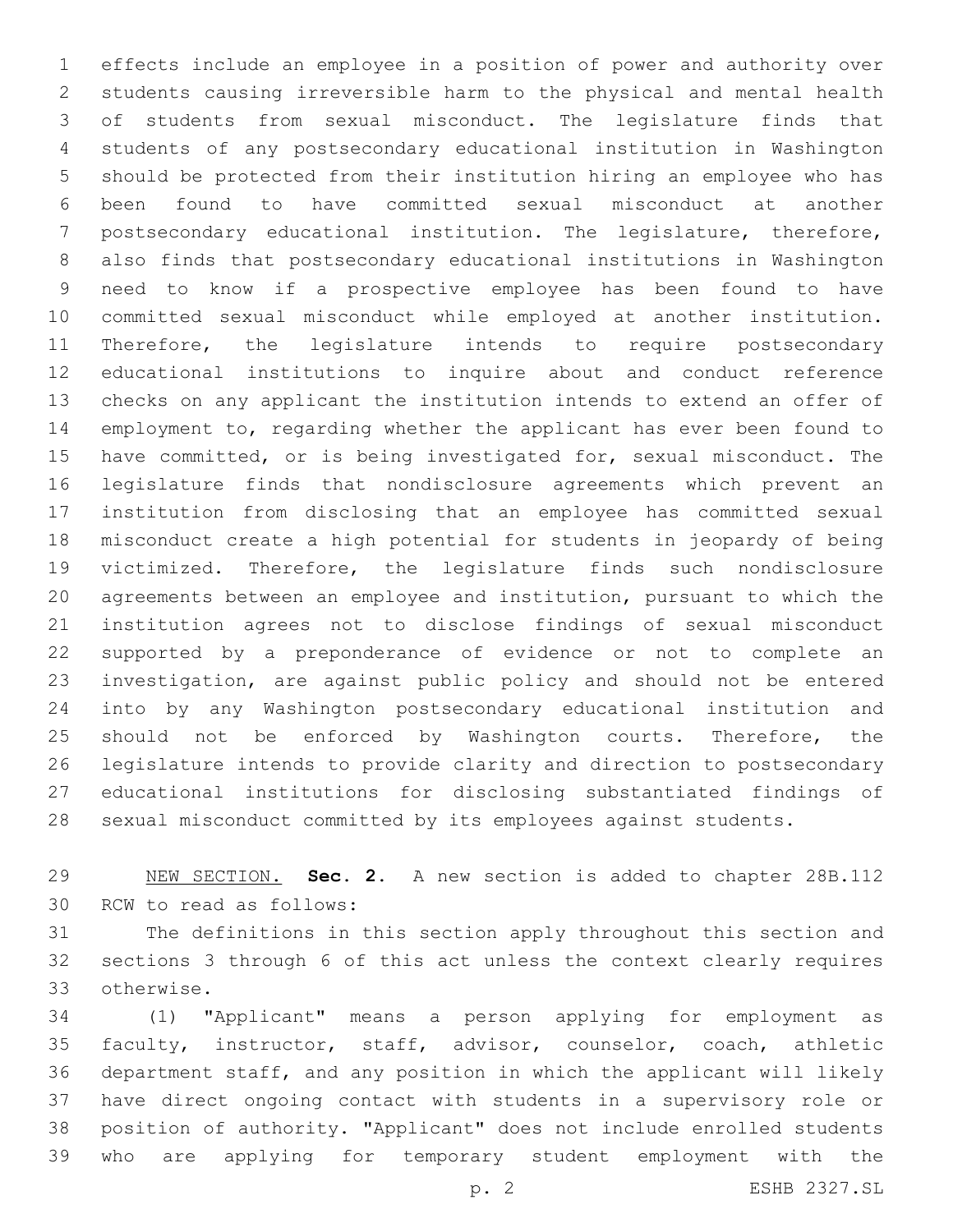postsecondary educational institutions, unless the student is a graduate student applying for a position in which the graduate student will have a supervisory role or position of authority over other students. "Applicant" does not include a person applying for employment as medical staff or for employment with an affiliated organization, entity, or extension of a postsecondary educational institution, unless the applicant will have a supervisory role or 8 position of authority over students.

 (2) "Employee" means a person who is receiving or has received wages as an employee from the postsecondary educational institutions 11 and includes current and former workers, whether the person is classified as an employee, independent contractor, or consultant, and is in, or had, a position with direct ongoing contact with students in a supervisory role or position of authority. "Employee" does not include a person who was employed by the institution in temporary student employment while the person was an enrolled student unless the student, at the time of employment, is or was a graduate student in a position in which the graduate student has or had a supervisory role or authority over other students. "Employee" does not include a person employed as medical staff or with an affiliated organization, entity, or extension of a postsecondary educational institution, unless the employee has or had a supervisory role or position of authority over students. A person who would be considered an "employee" under this subsection, remains an "employee" even if the person enrolls in classes under an institution's employee tuition 26 waiver program or similar program that allows faculty, staff, or 27 other employees to take classes.

 (3) "Employer" includes postsecondary educational institutions in 29 this or any other state.

 (4) "Postsecondary educational institution" means an institution of higher education as defined in RCW 28B.10.016, a degree-granting institution as defined in RCW 28B.85.010, a private vocational school as defined in RCW 28C.10.020, or school as defined in RCW 18.16.020, that participates in the state student financial aid program.

 (5) "Sexual misconduct" includes, but is not limited to, unwelcome sexual contact, unwelcome sexual advances, requests for sexual favors, other unwelcome verbal, nonverbal, electronic, or physical conduct of a sexual nature, sexual harassment, and any misconduct of a sexual nature that is in violation of the postsecondary educational institution's policies or has been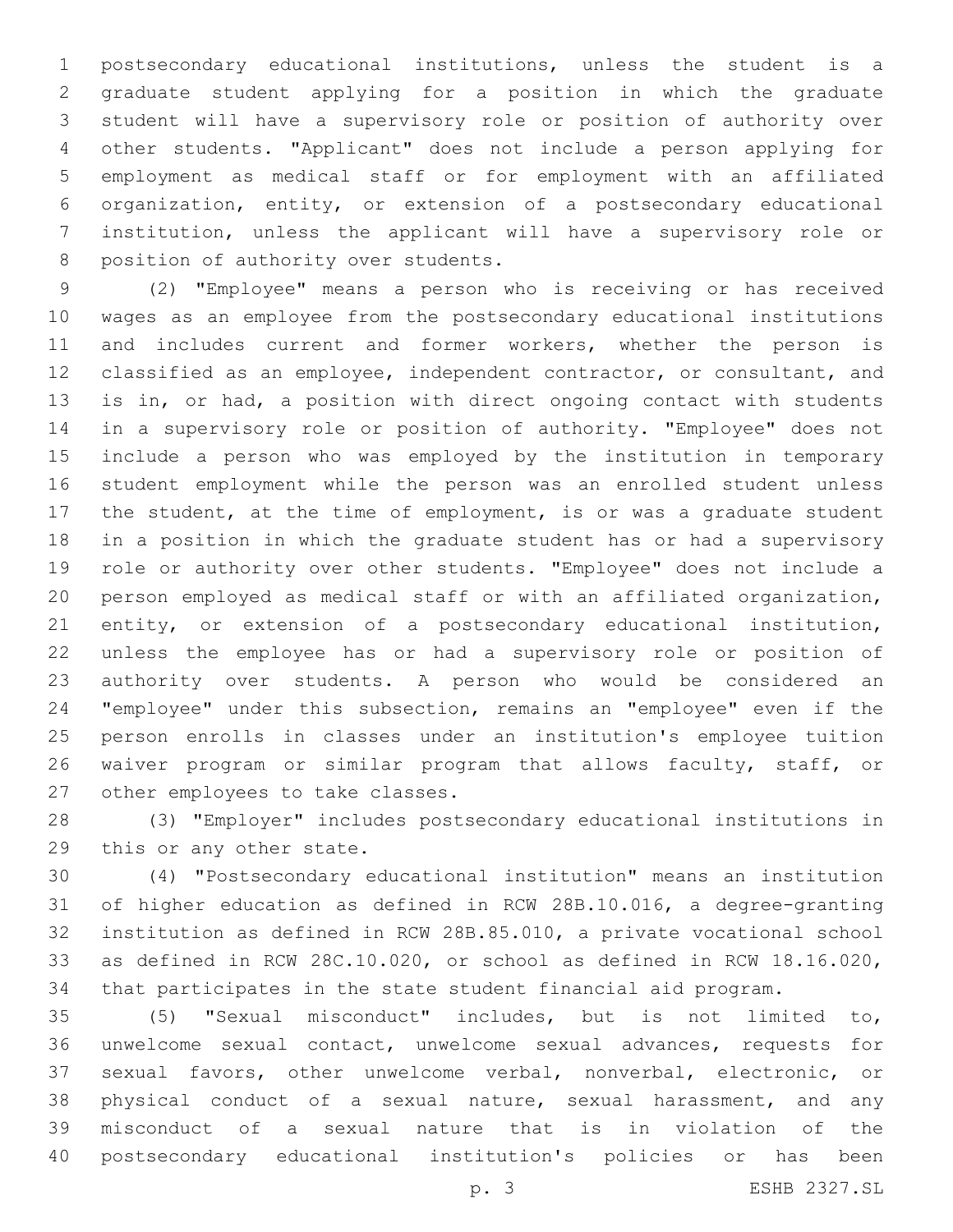determined to constitute sex discrimination pursuant to state or 2 federal law.

 (6) "Student" means a person enrolled at a postsecondary educational institution and for whom educational records are 5 maintained.

 NEW SECTION. **Sec. 3.** (1) By December 1, 2023, the public four- year institutions of higher education shall report the following to the governor and the appropriate committees of the legislature:

 (a) Summaries of any campus climate assessments conducted since the effective date of this section that are designed to gauge the 11 prevalence of sexual misconduct on college and university campuses;

 (b) Efforts to reach out to and capture information from students who have traditionally been marginalized or experience disproportionate impacts of systemic oppression based on, for example, race, ethnicity, nationality, sexual orientation, gender 16 identity, gender expression, and disability;

 (c) How information obtained in the assessments was used to design and improve policies, programs, and resources for the campus 19 community; and

 (d) The impacts of this act on institutional hiring practices, 21 campus safety, and other relevant considerations.

22 (2) This section expires June 1, 2024.

 NEW SECTION. **Sec. 4.** A new section is added to chapter 28B.112 24 RCW to read as follows:

 (1) Except as provided in subsection (2) of this section, any provision of a settlement agreement executed subsequent to the effective date of this section between a postsecondary educational institution and an employee is against public policy and void and unenforceable if the provision prohibits the employee, the institution, a survivor, or any other person from disclosing that the 31 employee has either:

 (a) Been the subject of substantiated findings of sexual 33 misconduct; or

 (b) Is the subject of an investigation into sexual misconduct 35 that is not yet complete.

 (2) A settlement agreement may contain provisions requiring nondisclosure of personal identifying information of persons filing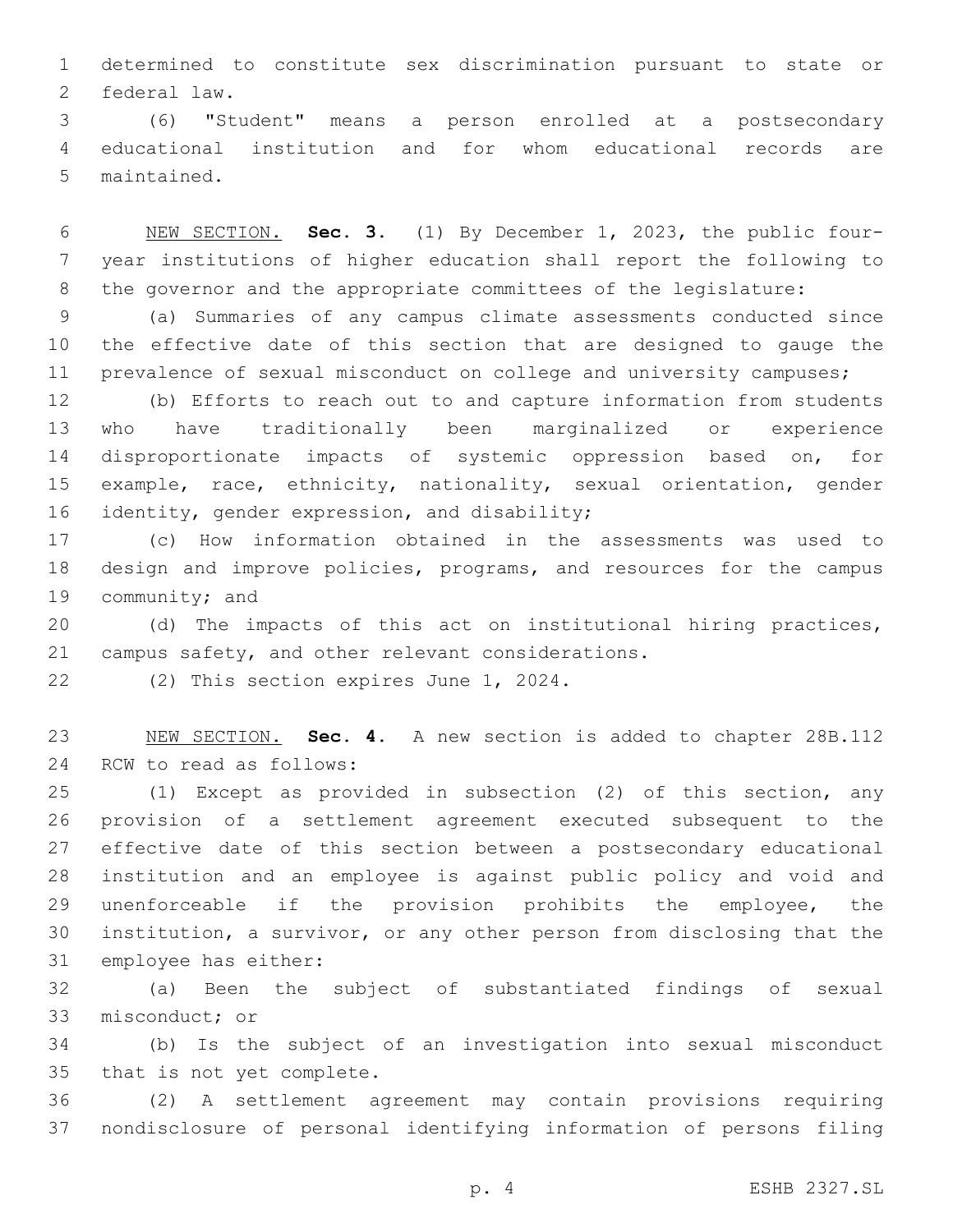complaints or making allegations and of any witnesses asked to participate in an investigation of the allegations.

 (3) Personal identifying information in a settlement agreement that reveals the identity of persons filing complaints or making allegations and of any witnesses asked to participate in an investigation of the allegations is exempt from public disclosure 7 pursuant to section 7 of this act.

 NEW SECTION. **Sec. 5.** A new section is added to chapter 28B.112 9 RCW to read as follows:

 (1) Unless the victim of the alleged sexual misconduct requests otherwise, when a postsecondary educational institution investigates a complaint or allegation of sexual misconduct committed by an employee against a student of the institution, the institution shall complete the investigation whether or not the employee voluntarily or involuntarily leaves employment with the institution. When the institution completes its investigation, the institution shall make written findings of whether the complaint or allegation is 18 substantiated.

 (2)(a) A postsecondary educational institution shall include in the employee's personnel file or employment records any substantiated findings of sexual misconduct committed by the employee while the employee was employed with the postsecondary educational institution.

 (b) When disclosing records included in an employee's personnel file or employment records under this section, the institution shall keep personal identifying information of the complainant and any witnesses confidential, unless disclosure of identifying information is agreed to by the complainant or witnesses or required under law.

 (c) Personal identifying information in an employee's file or employment records that reveals the identity of the complainant and any witnesses is exempt from public disclosure pursuant to section 7 31 of this act.

 (3) For purposes of this section, postsecondary educational institutions shall use a preponderance of the evidence standard when 34 determining whether findings are substantiated.

 (4) For purposes of this section and section 6 of this act, "substantiated" means the employee has committed sexual misconduct.

 NEW SECTION. **Sec. 6.** A new section is added to chapter 28B.112 38 RCW to read as follows: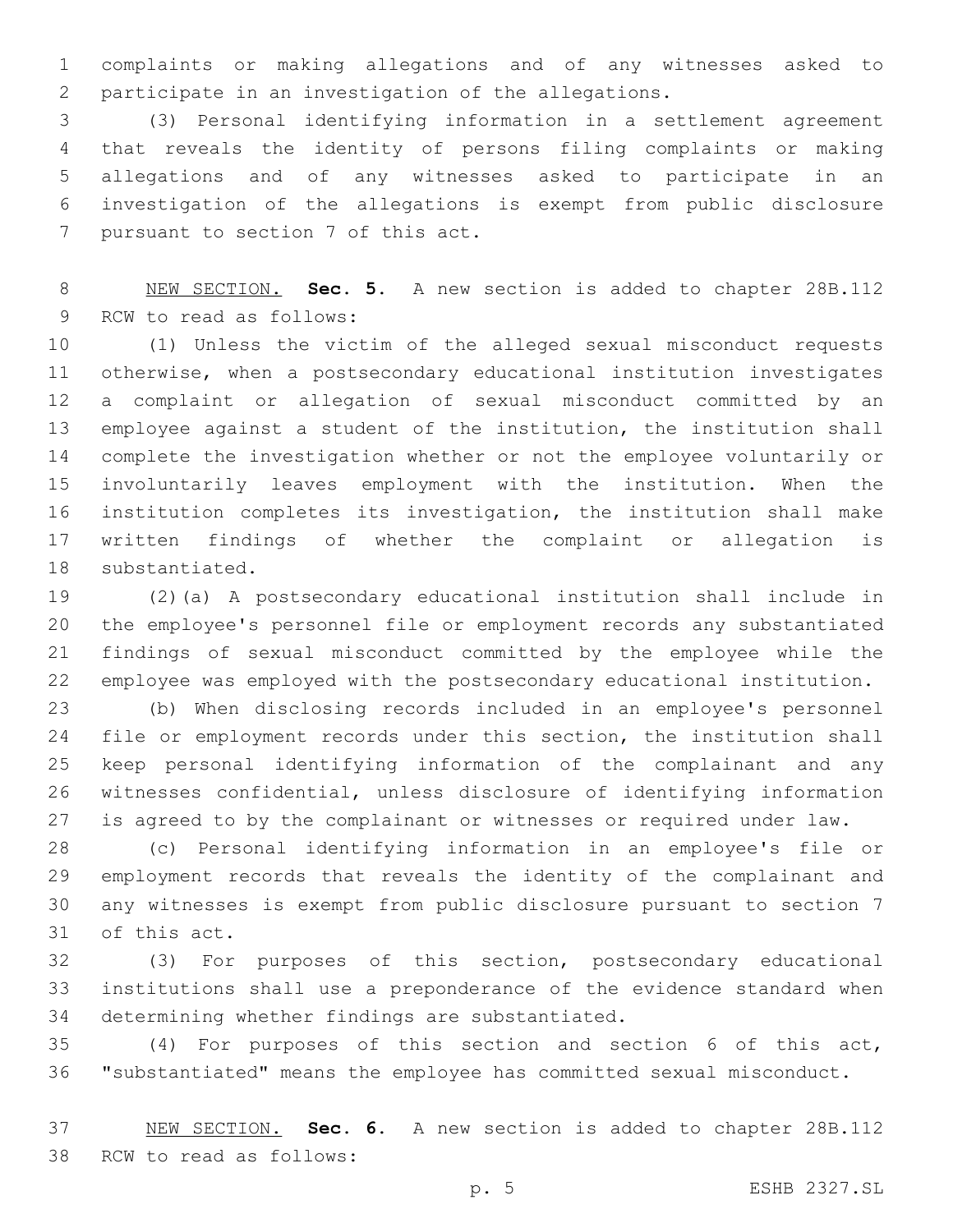(1) Beginning October 1, 2020, prior to an official offer of employment to an applicant, a postsecondary educational institution 3 shall request the applicant to sign a statement:

 (a) Declaring whether the applicant is the subject of any substantiated findings of sexual misconduct in any current or former employment or is currently being investigated for, or has left a position during an investigation into, a violation of any sexual misconduct policy at the applicant's current and past employers, and, 9 if so, an explanation of the situation;

 (b) Authorizing the applicant's current and past employers to disclose to the hiring institution any sexual misconduct committed by the applicant and making available to the hiring institution copies of all documents in the previous employer's personnel, investigative, or other files relating to sexual misconduct, including sexual 15 harassment, by the applicant; and

 (c) Releasing the applicant's current and past employers, and employees acting on behalf of that employer, from any liability for providing information described in (b) of this subsection.

 (2) Beginning July 1, 2021, prior to an official offer of employment to an applicant, a postsecondary educational institution 21 shall:

 (a) Request in writing, electronic or otherwise, that the applicant's current and past postsecondary educational institution employers provide the information, if any, described in subsection (1)(b) of this section. The request must include a copy of the declaration and statement signed by the applicant under subsection 27 (1) of this section; and

 (b) Ask the applicant if the applicant is the subject of any substantiated findings of sexual misconduct, or is currently being investigated for, or has left a position during an investigation into, a violation of any sexual misconduct policy at the applicant's current and past employers, and, if so, an explanation of the 33 situation.

 (3)(a) Pursuant to (c) of this subsection, after receiving a request under subsection (2)(a) of this section, a postsecondary educational institution shall provide the information requested and make available to the requesting institution copies of documents in the applicant's personnel record relating to substantiated findings 39 of sexual misconduct.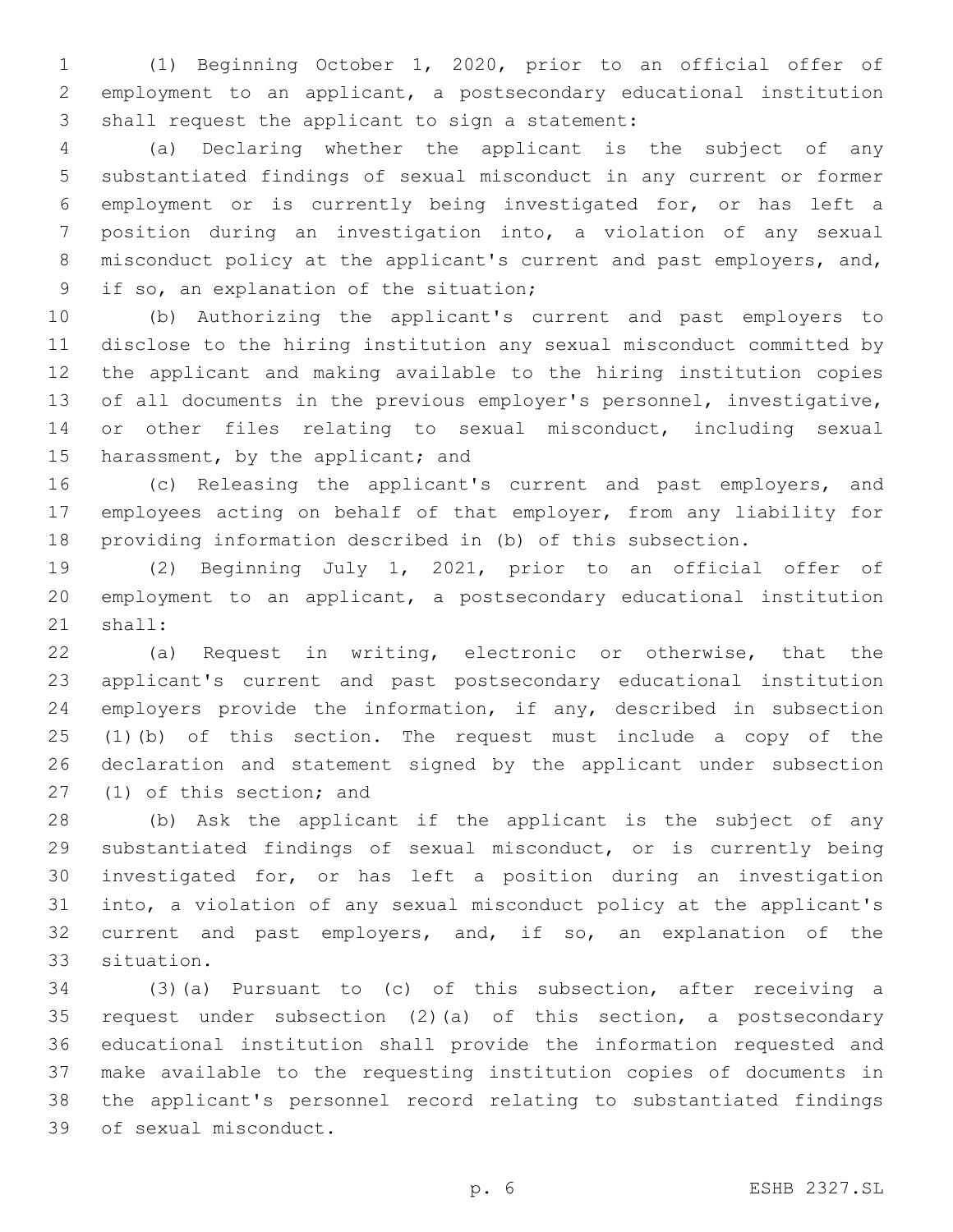(b) Pursuant to (c) of this subsection, if a postsecondary educational institution has information about substantiated findings of a current or former employee's sexual misconduct in the employee's personnel file or employment records, unless otherwise prohibited by law, the institution shall disclose that information to any employer conducting reference or background checks on the current or former employee for the purposes of potential employment, even if the employer conducting the reference or background check does not 9 specifically ask for such information.

 (c) If, by the effective date of this section, a postsecondary educational institution does not have existing procedures for disclosing information requested under this subsection, the institution must establish procedures to begin implementing the disclosure requirements of this subsection no later than July 1, 15 2021.

 (4)(a) The postsecondary educational institution or an employee acting on behalf of the institution, who discloses information under this section is presumed to be acting in good faith and is immune from civil and criminal liability for the disclosure.

 (b) A postsecondary educational institution is not liable for any cause of action arising from nondisclosure of information by an employee without access to official personnel records who is asked to 23 respond to a reference check.

 (c) The duty to disclose information under this section is the responsibility of the postsecondary educational institution to respond to a formal request for personnel records relating to a current or prior employee when requested by another employer.

 (5)(a) When disclosing information under this section, the postsecondary educational institution shall keep personal identifying information of the complainant and any witnesses confidential, unless the complainant or witnesses agree to disclosure of their identifying information.32

 (b) Personal identifying information that reveals the identity of the complainant and any witnesses is exempt from public disclosure 35 pursuant to section 7 of this act.

 (6) Beginning October 1, 2020, a postsecondary educational institution may not hire an applicant who does not sign the statement 38 described in subsection (1) of this section.

 (7) Information received under this section may be used by a postsecondary educational institution only for the purpose of

p. 7 ESHB 2327.SL